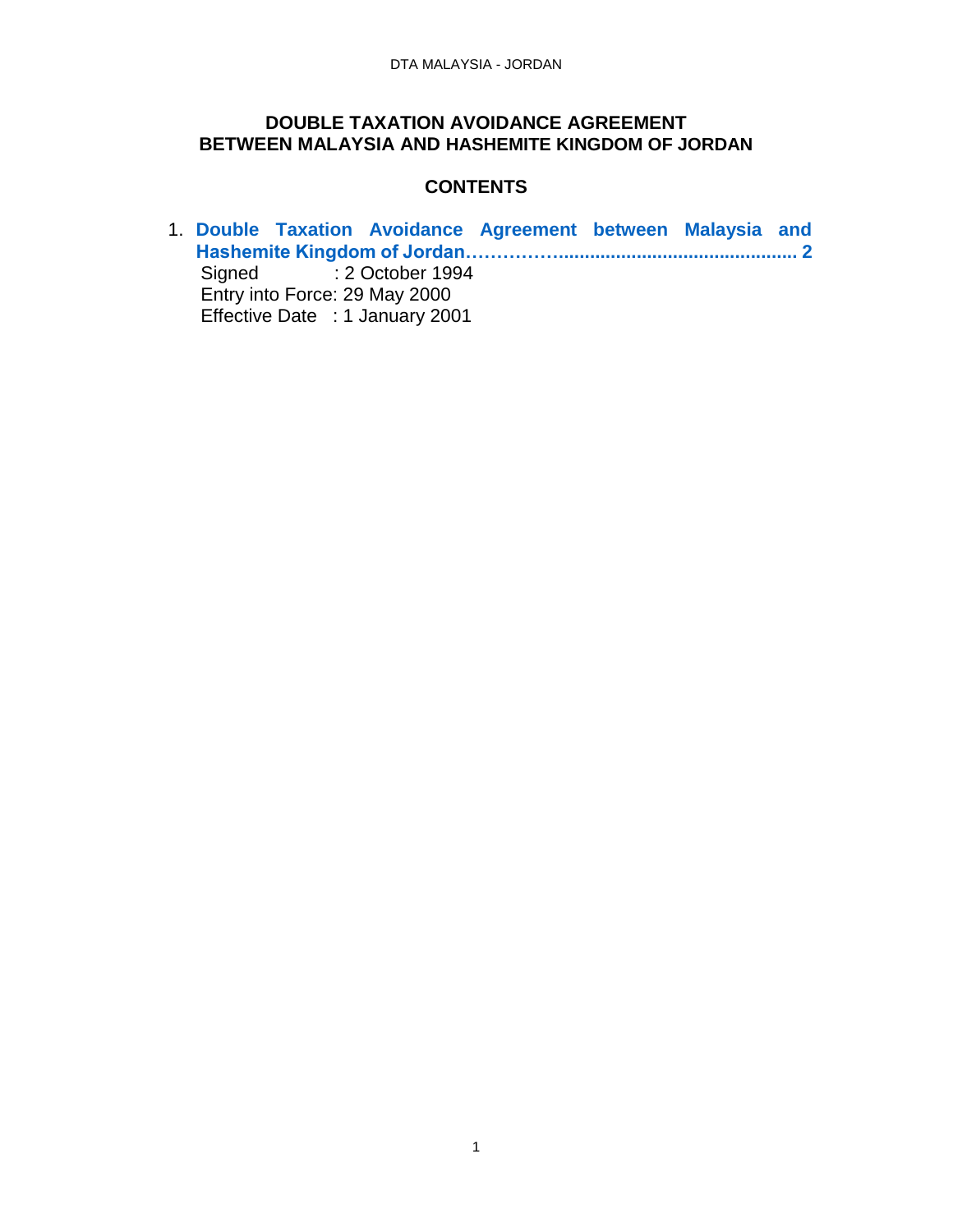<span id="page-1-0"></span>P.U. (A) 190/1999 Signed: 2 October 1994 Effective Date: 1 January 2001

### **AGREEMENT BETWEEN THE GOVERNMENT OF MALAYSIA AND THE GOVERNMENT OF THE HASHEMITE KINGDOM OF JORDAN FOR THE AVOIDANCE OF DOUBLE TAXATION AND THE PREVENTION OF FISCAL EVASION WITH RESPECT TO TAXES ON INCOME**

#### THE GOVERNMENT OF MALAYSIA AND THE GOVERNMENT OF THE HASHEMITE KINGDOM OF JORDAN

Desiring to conclude an Agreement for the avoidance of double taxation and the prevention of fiscal evasion with respect to taxes on income, have agreed as follows:

#### Article 1 **PERSONAL SCOPE**

This Agreement shall apply to persons who are residents of one or both of the Contracting States.

## Article 2 **TAXES COVERED**

1. This Agreement shall apply to taxes on income imposed by a Contracting State, irrespective of the manner in which they are levied.

- 2. The taxes which are the subject of this Agreement are:
	- (a) in The Hashemite Kingdom of Jordan:
		- (i) the income tax;

(hereinafter referred to as "Jordanian tax");

- (b) in Malaysia:
	- (i) the income tax; and
	- (ii) the petroleum income tax;

(hereinafter referred to as "Malaysian tax").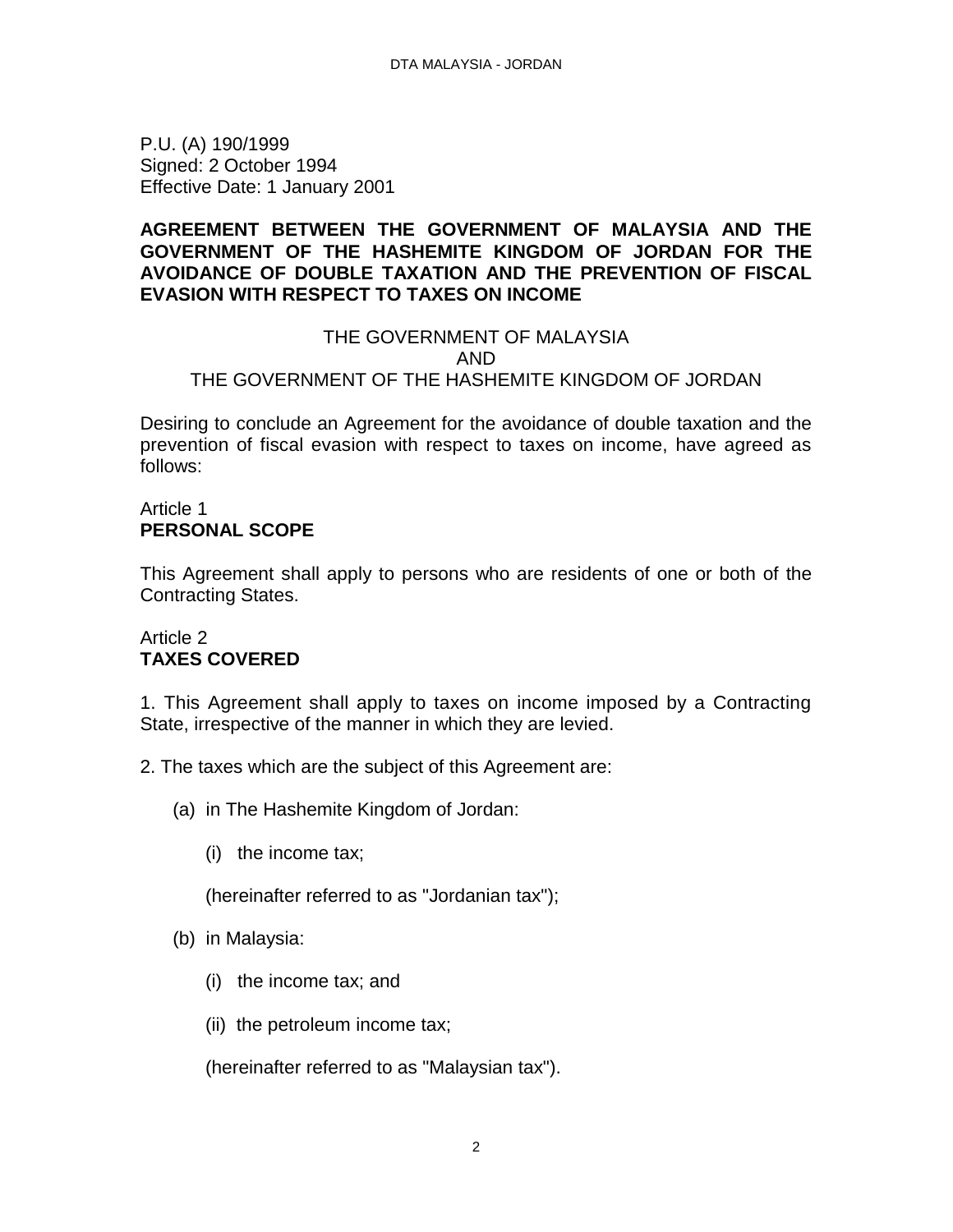3. The Agreement shall also apply to any identical or substantially similar taxes on income which are imposed after the date of signature of this Agreement in addition to, or in place of, the existing taxes. The competent authorities of the Contracting States shall notify each other of important changes which have been made in their respective taxation laws.

#### Article 3 **GENERAL DEFINITIONS**

1. In this Agreement unless the context otherwise requires:

- (a) the term "Jordan" means the territories of the Hashemite Kingdom of Jordan, the territorial waters of Jordan and the seabed and subsoil of the territorial waters, and includes any area extending beyond the limits of the territorial waters of Jordan, and the sea-bed and subsoil of any such area, which has been or may hereafter be designated under the laws of Jordan as in accordance with international law as an area over which Jordan has sovereign rights for the purposes of exploring and exploiting the natural resources, whether living or non-living;
- (b) the term "Malaysia" means the territories of the Federation of Malaysia, the territorial waters of Malaysia and the sea-bed and subsoil of the territorial waters, and includes any area extending beyond the limits of the territorial waters of Malaysia, and the sea-bed and subsoil of any such area, which has been or may hereafter be designated under the laws of Malaysia as in accordance with international law as an area over which Malaysia has sovereign rights for the purposes of exploring and exploiting the natural resources, whether living or non-living;
- (c) the terms "a Contracting State" and "the other Contracting State" mean Jordan or Malaysia as the context requires;
- (d) the term "person" includes an individual, a company and any other body of persons which is treated as a person for tax purposes;
- (e) the term "company" means any body corporate or any entity which is treated as a body corporate for tax purposes;
- (f) the terms "enterprise of a Contracting State" and "enterprise of the other Contracting State" mean respectively an enterprise carried on by a resident of a Contracting State and an enterprise carried on by a resident of the other Contracting State;
- (g) the term "tax" means Jordanian tax or Malaysian tax, as the context requires;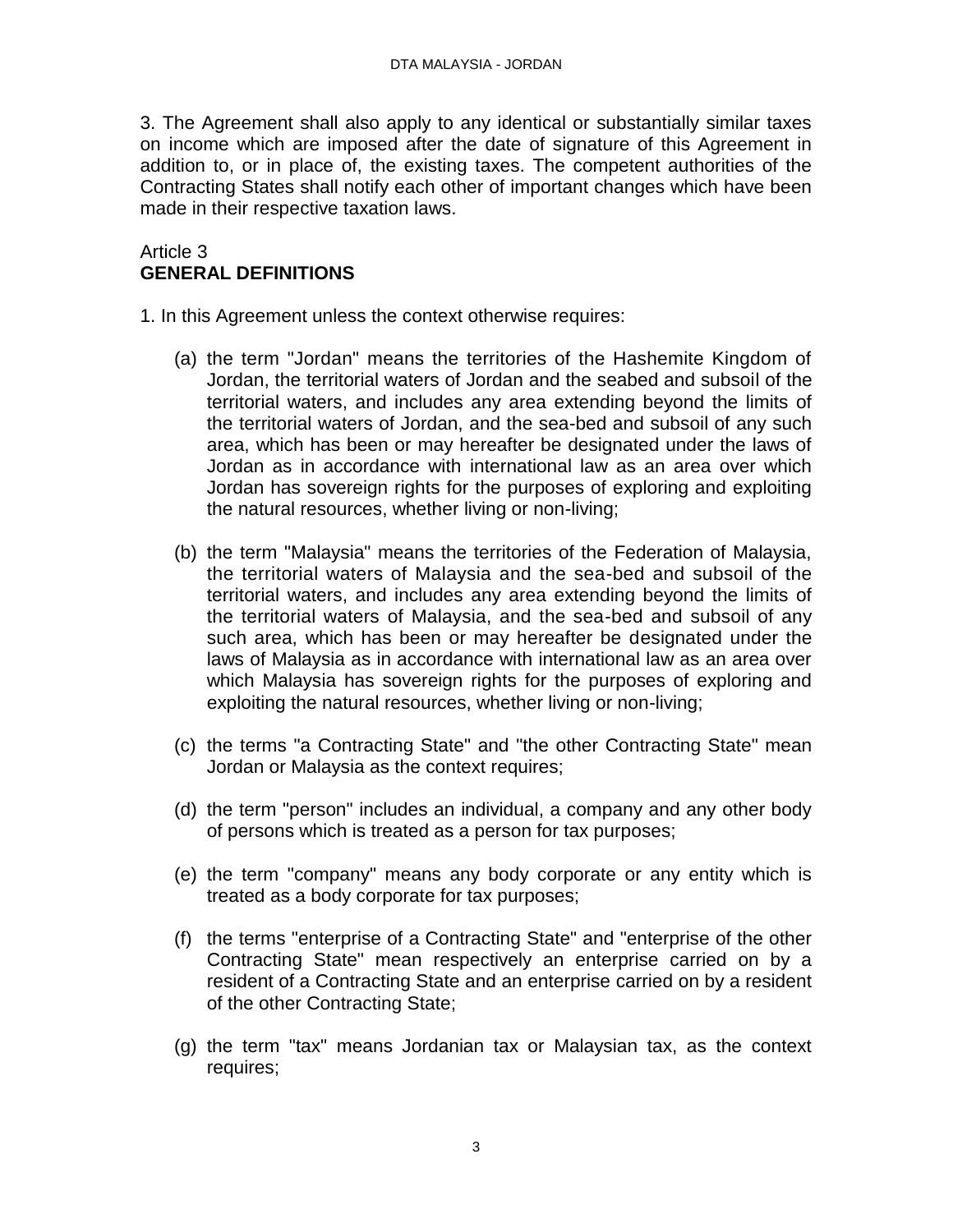- (h) the term "national" means:
	- (i) any individual possessing the nationality or citizenship of a Contracting State;
	- (ii) any legal person, partnership, association and any other entity deriving its status as such from the laws in force in a Contracting State;
- (i) the term "international traffic" means any transport by a ship or aircraft operated by an enterprise of a Contracting State, except when the ship or aircraft is operated solely between places in the other Contracting State;
- (j) the term "competent authority" means:
	- (i) in the case of Jordan, the Minister of Finance or his authorised representative; and
	- (ii) in the case of Malaysia, the Minister of Finance or his authorised representative.

2. In the application of the Agreement by a Contracting State, any term not defined therein shall, unless the context otherwise requires, have the meaning which it has under the law of that State concerning the taxes to which the Agreement applies.

#### Article 4 **RESIDENT**

1. For the purposes of this Agreement, the term "resident of a Contracting State" means:

- (a) in the case of Jordan, a person who is resident in Jordan for the purposes of Jordanian tax; and
- (b) in the case of Malaysia, a person who is resident in Malaysia for the purposes of Malaysian tax.

2. Where by reason of the provisions of paragraph 1 an individual is a resident of both Contracting States, then his status shall be determined in accordance with the following rules:

(a) he shall be deemed to be a resident of the State in which he has a permanent home available to him. If he has a permanent home available to him in both States, he shall be deemed to be a resident of the State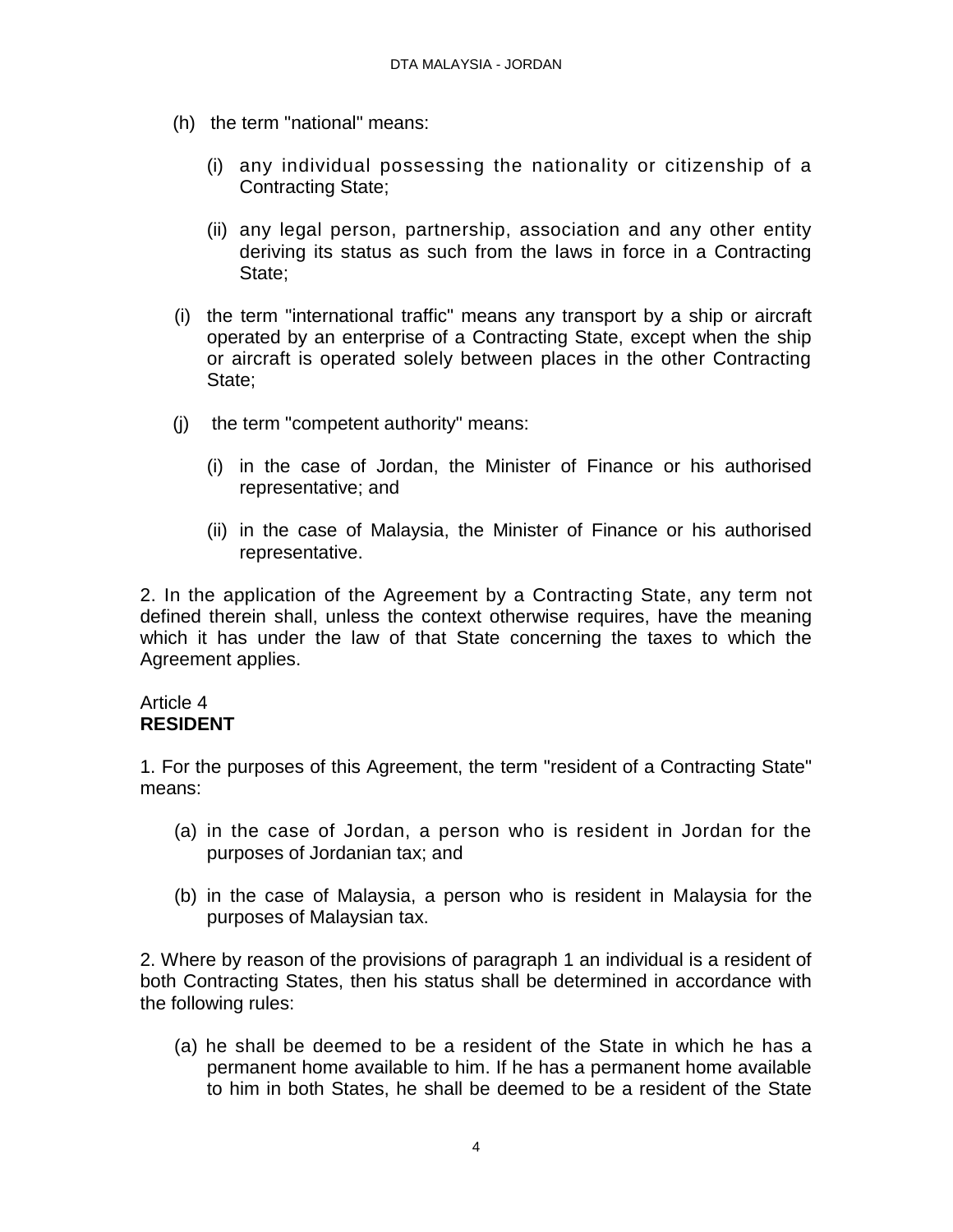with which his personal and economic relations are closer (centre of vital interests);

- (b) if the State in which he has his centre of vital interests cannot be determined, or if he has not a permanent home available to him in either State, he shall be deemed to be a resident of the State in which he has an habitual abode;
- (c) if he has an habitual abode in both States or in neither of them, he shall be deemed to be a resident of the State of which he is a national;
- (d) if he is a national of both States or of neither of them, the competent authorities of the Contracting States shall settle the question by mutual agreement.

3. Where, by reason of the provisions of paragraph 1, a person other than an individual is a resident of both Contracting States, then it shall be deemed to be a resident of the State in which its place of effective management is situated.

## Article 5 **PERMANENT ESTABLISHMENT**

1. For the purposes of this Agreement, the term "permanent establishment" means a fixed place of business through which the business of an enterprise is wholly or partly carried on.

- 2. The term "permanent establishment" shall include especially:
	- (a) a place of management;
	- (b) a branch;
	- (c) an office;
	- (d) a factory;
	- (e) a workshop;
	- (f) a mine, an oil or gas well, a quarry or any other place of extraction of natural resources including timber or other forest produce;
	- (g) a farm or plantation;
	- (h) a building site or construction, installation or assembly project which exists for more than six months.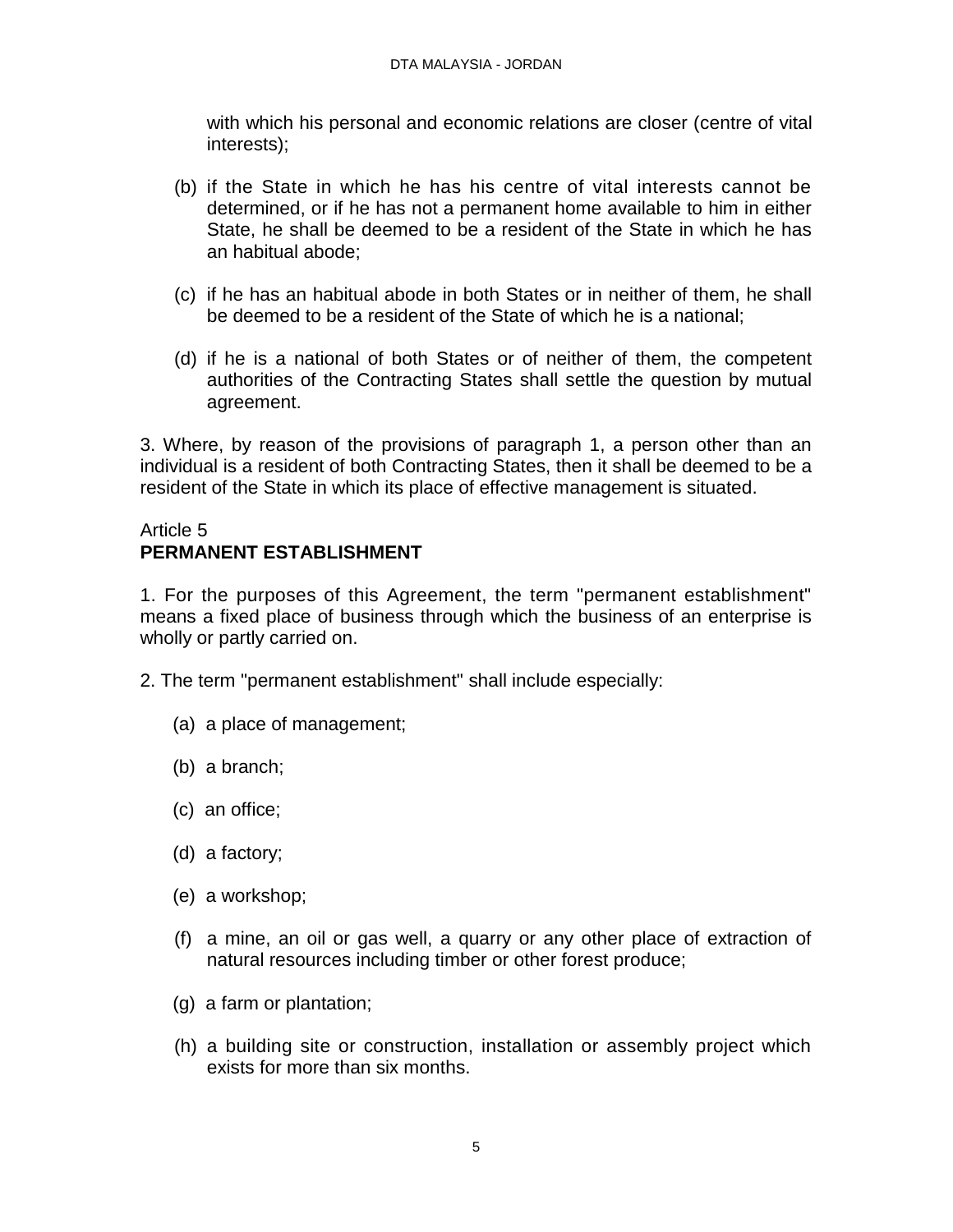- 3. The term "permanent establishment" shall be deemed not to include:
	- (a) the use of facilities solely for the purpose of storage or display of goods or merchandise belonging to the enterprise;
	- (b) the maintenance of a stock of goods or merchandise belonging to the enterprise solely for the purpose of storage or display;
	- (c) the maintenance of a stock of goods or merchandise belonging to the enterprise solely for the purpose of processing by another enterprise;
	- (d) the maintenance of a fixed place of business solely for the purpose of purchasing goods or merchandise, or of collecting information, for the enterprise;
	- (e) the maintenance of a fixed place of business solely for the purpose of carrying on, for the enterprise, any other activity of a preparatory or auxiliary character.

4. An enterprise of a Contracting State shall be deemed to have a permanent establishment in the other Contracting State if it carries on supervisory activities in that other State for more than six months in connection with a construction, installation or assembly project which is being undertaken in that other State.

5. A person (other than a broker, general commission agent or any other agent of an independent status to whom paragraph 6 applies) acting in a Contracting State on behalf of an enterprise of the other Contracting State shall be deemed to be a permanent establishment in the first-mentioned State, if:

- (a) he has, and habitually exercises in the first-mentioned State, an authority to conclude contracts in the name of the enterprise, unless his activities are limited to the purchase of goods or merchandise for the enterprise;
- (b) he maintains in the first-mentioned State a stock of goods or merchandise belonging to the enterprise from which he regularly fills orders on behalf of the enterprise; or
- (c) he manufactures or processes in the first-mentioned State for the enterprise goods or merchandise belonging to the enterprise.

6. An enterprise of a Contracting State shall not be deemed to have a permanent establishment in the other Contracting State merely because it carries on business in that other State through a broker, general commission agent or any other agent of an independent status, where such persons are acting in the ordinary course of their business.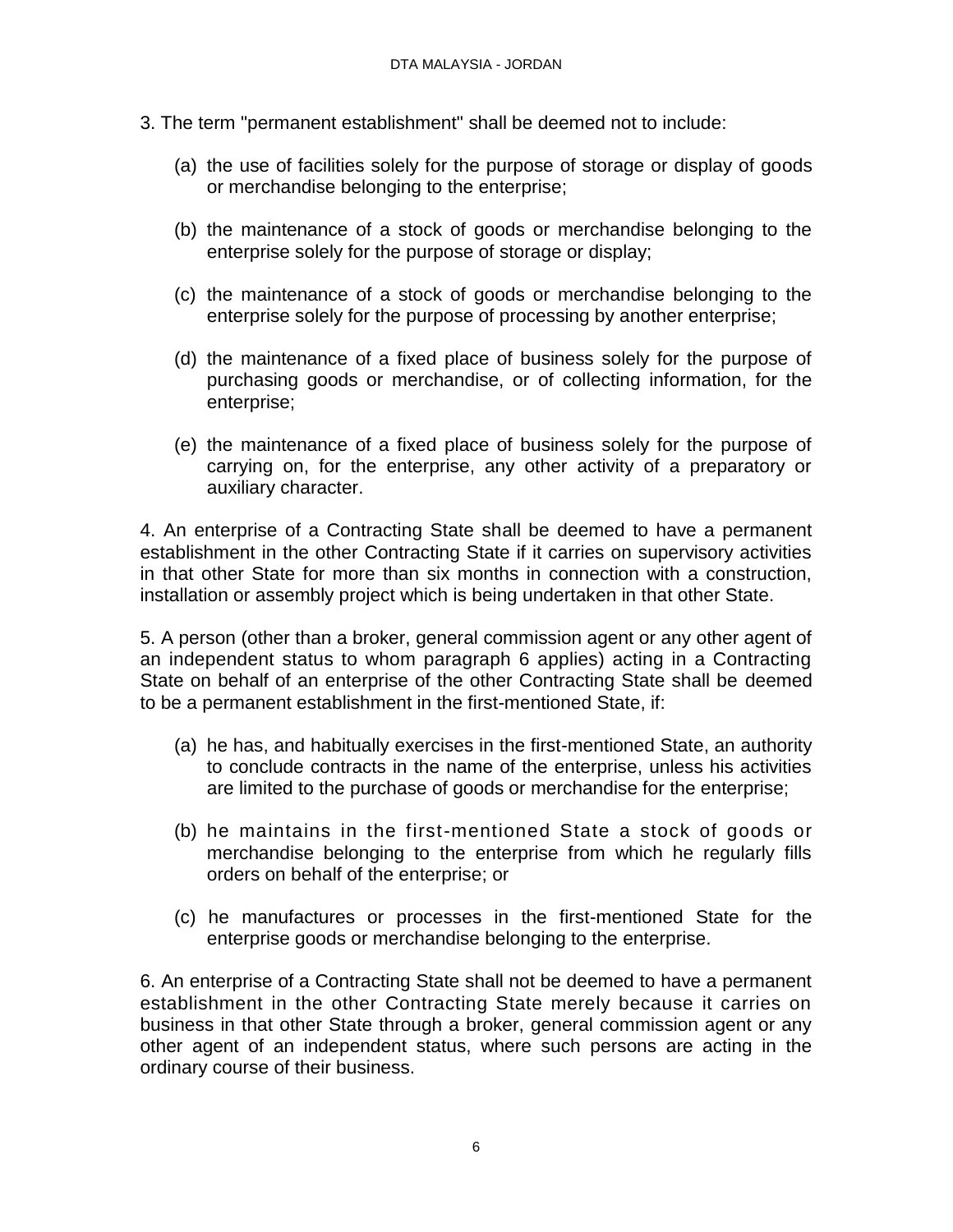However, when the activities of such an agent are devoted wholly or almost wholly on behalf of that enterprise, he shall not be considered an agent of an independent status if the transactions between the agent and the enterprise were not made under arm's length conditions.

7. The fact that a company which is a resident of a Contracting State controls or is controlled by a company which is a resident of the other Contracting State, or which carries on business in that other State (whether through a permanent establishment or otherwise), shall not of itself constitute either company a permanent establishment of the other.

#### Article 6

## **INCOME FROM IMMOVABLE PROPERTY**

1. Income derived by a resident of a Contracting State from immovable property situated in the other Contracting State may be taxed in that other State.

2. For the purposes of this Agreement, the term "immovable property" shall be defined in accordance with the laws of the Contracting State in which the property in question is situated. The term shall in any case include property accessory to immovable property, livestock and equipment used in agriculture and forestry, rights to which the provisions of general law respecting landed property apply, usufruct of immovable property and rights to variable or fixed payments as consideration for the working of, or the right to work, mineral deposits, oil or gas wells, quarries and other places of extracting of natural resources including timber or other forest produce. Ships, boats and aircraft shall not be regarded as immovable property.

3. The provisions of paragraph 1 shall apply to income derived from the direct use, letting, or use in any other form of immovable property.

4. The provisions of paragraphs 1 and 3 shall also apply to the income from immovable property of an enterprise and to income from immovable property used for the performance of independent personal services.

#### Article 7 **BUSINESS PROFITS**

1. The profits of an enterprise of a Contracting State shall be taxable only in that State unless the enterprise carries on business in the other Contracting State through a permanent establishment situated therein. If the enterprise carries on business as aforesaid, the profits of the enterprise may be taxed in the other State but only on so much thereof as is attributable to that permanent establishment.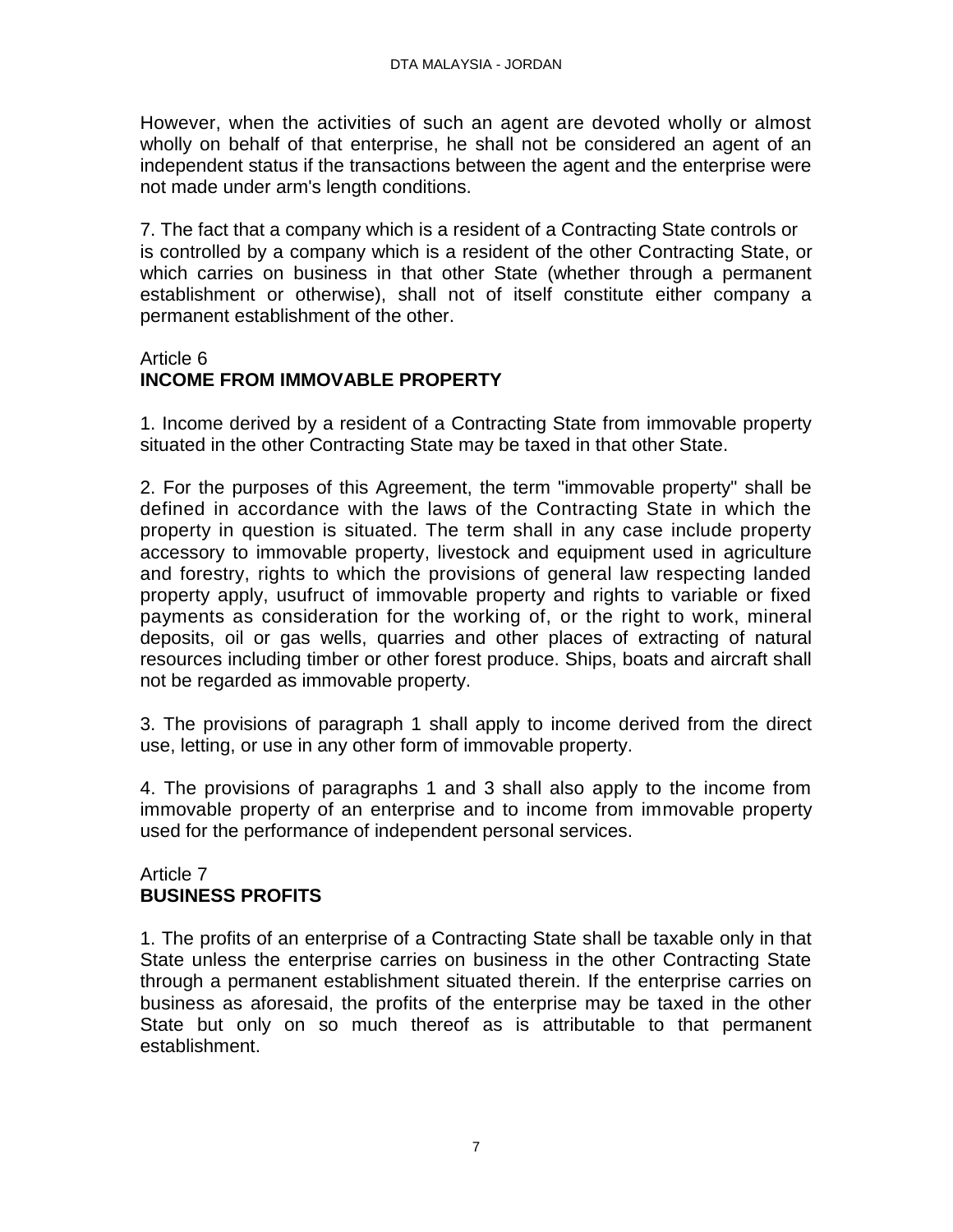2. Subject to the provisions of paragraph 3, where an enterprise of a Contracting State carries on business in the other Contracting State through a permanent establishment situated therein, there shall in each Contracting State be attributed to that permanent establishment the profits which it might be expected to make if it were a distinct and separate enterprise engaged in the same or similar activities under the same or similar conditions and dealing wholly independently with the enterprise of which it is a permanent establishment.

3. In determining the profits of a permanent establishment, there shall be allowed as deductions expenses including executive and general administrative expenses, which would be deductible if the permanent establishment were an independent enterprise, insofar as they are reasonably allocable to the permanent establishment, whether incurred in the State in which the permanent establishment is situated or elsewhere.

4. If the information available to the competent authority is inadequate to determine the profits to be attributed to the permanent establishment of an enterprise, nothing in this Article shall affect the application of any law of that State relating to the determination of the tax liability of a person by the exercise of a discretion or the making of an estimate by the competent authority, provided that the law shall be applied, so far as the information available to the competent authority permits, in accordance with the principle of this Article.

5. No profits shall be attributed to a permanent establishment by reason of the mere purchase by that permanent establishment of goods or merchandise for the enterprise.

6. For the purposes of the preceding paragraphs, the profits to be attributed to the permanent establishment shall be determined by the same method year by year unless there is good and sufficient reason to the contrary.

7. Where profits include items of income which are dealt with separately in other Articles of this Agreement, then the provisions of those Articles shall not be affected by the provisions of this Article.

#### Article 8 **SHIPPING AND AIR TRANSPORT**

1. Profits derived by an enterprise of a Contracting State from the operation of ships or aircraft in international traffic shall be taxable only in that State.

2. Paragraph 1 shall also apply to the share of the profits from the operation of ships or aircraft derived by a resident of a Contracting State through participation in a pool, a joint business or an international operating agency.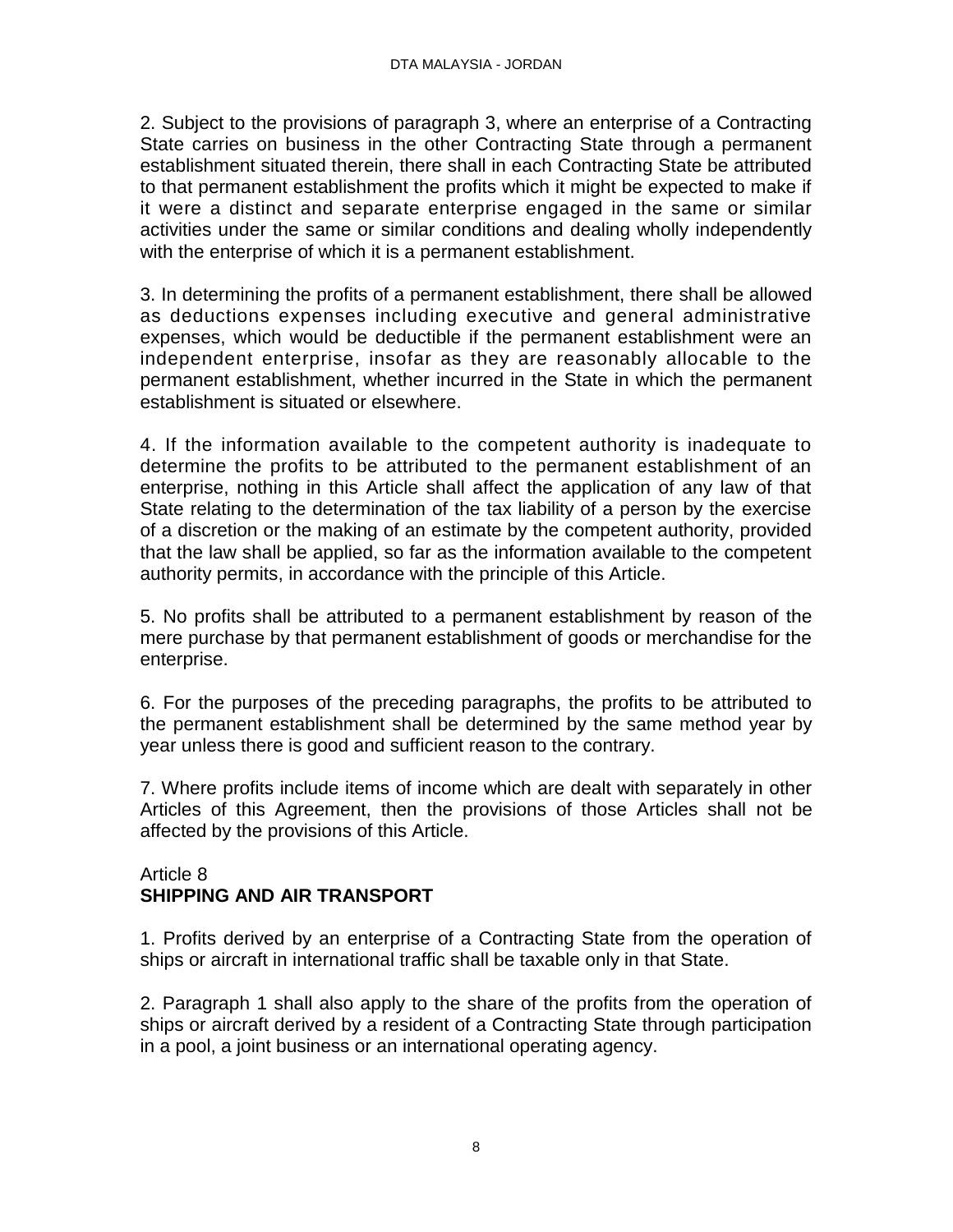#### Article 9 **ASSOCIATED ENTERPRISES**

Where—

- (a) an enterprise of a Contracting State participates directly or indirectly in the management, control or capital of an enterprise of the other Contracting State, or
- (b) the same persons participate directly or indirectly in the management, control or capital of an enterprise of a Contracting State and an enterprise of the other Contracting State, and in either case conditions are made or imposed between the two enterprises in their commercial or financial relations which differ from those which would be made between independent enterprises, then any profits which would, but for those conditions, have accrued to one of the enterprises, but, by reason of those conditions, have not so accrued, may be included in the profits of that enterprise and taxed accordingly.

#### Article 10 **DIVIDENDS**

1. Dividends paid by a company which is a resident of a Contracting State to a resident of the other Contracting State may be taxed in that other State.

2. However, such dividends may also be taxed in the Contracting State of which the company paying the dividends is a resident and according to the laws of that State, but if the recipient is the beneficial owner of the dividends the tax so charged shall not exceed 10 per cent of the gross amount of the dividends. This paragraph shall not affect the taxation of the company in respect of the profits out of which the dividends are paid.

3. The term "dividends" as used in this Article means income from shares or other rights, not being debt-claims, participating in profits, as well as income from other corporate rights which is subjected to the same taxation treatment as income from shares by the laws of the State of which the company making the distribution is a resident.

4. The provisions of paragraphs 1 and 2 shall not apply if the beneficial owner of the dividends, being a resident of a Contracting State, carries on business in the other Contracting State, of which the company paying the dividends is a resident, through a permanent establishment situated therein, and the holding in respect of which the dividends are paid is effectively connected with such permanent establishment. In such a case, the provisions of Article 7 shall apply.

5. Where a company which is a resident of a Contracting State derives income or profits from the other Contracting State, that other State may not impose any tax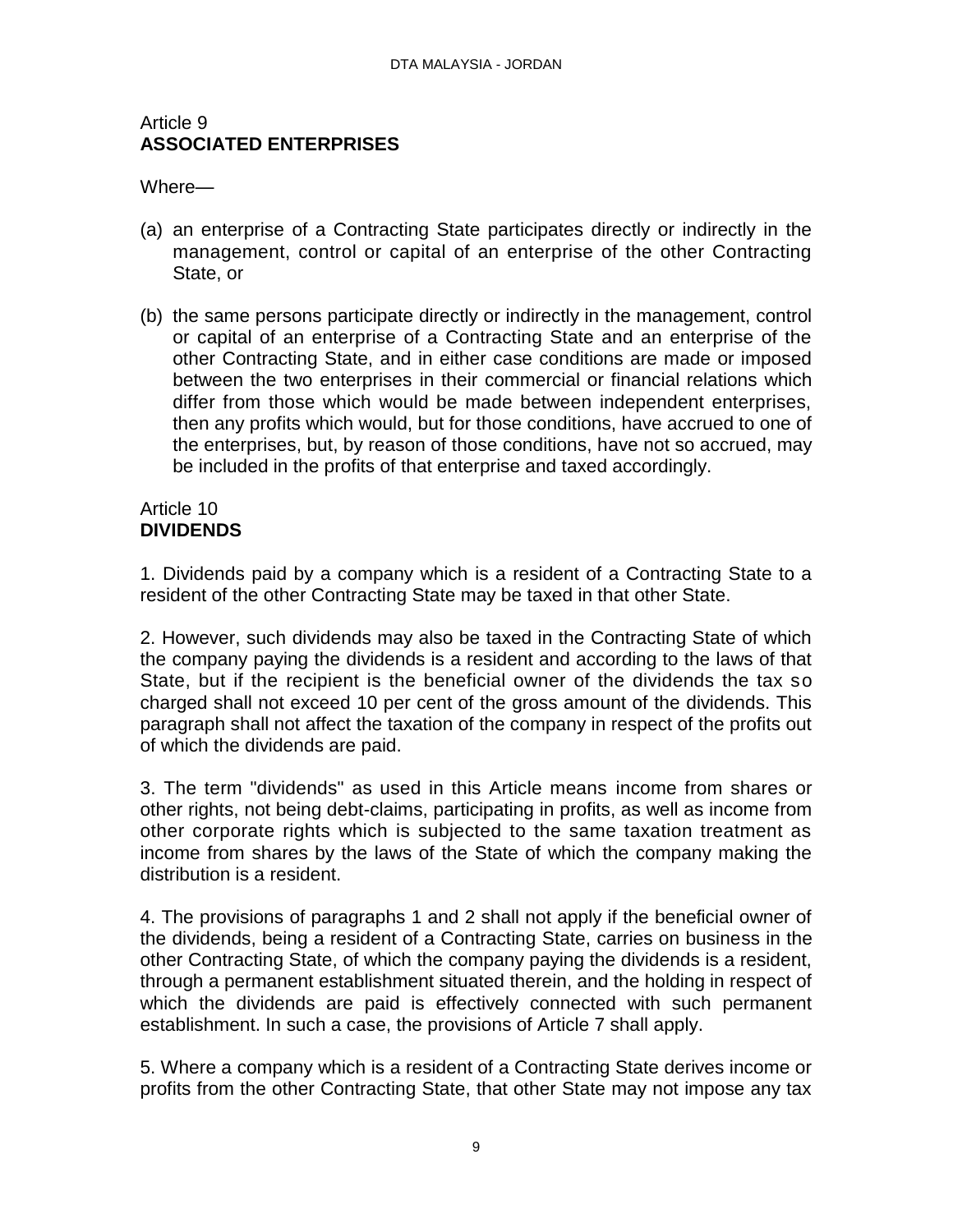on the dividends paid by the company to persons who are not residents of that other State, or subject the company's undistributed profits to a tax on undistributed profits, even if the dividends paid or the undistributed profits consist wholly or partly of income or profits arising in such other State.

#### Article 11 **INTEREST**

1. Interest arising in a Contracting State and paid to a resident of the other Contracting State may be taxed in that other State.

2. However, such interest may also be taxed in the Contracting State in which it arises, and according to the laws of that State, but if the recipient is the beneficial owner of the interest, the tax so charged shall not exceed 15 per cent of the gross amount of the interest.

3. Notwithstanding the provisions of paragraph 2, the Government of a Contracting State shall be exempt from tax in the other Contracting State in respect of interest derived by the Government from that other State.

4. For the purposes of paragraph 3, the term "Government":

- (a) in the case of Jordan means the Government of the Hashemite Kingdom of Jordan and shall include:
	- (i) the local authorities;
	- (ii) the government statutory bodies; and
	- (iii) the Central Bank of Jordan;
- (b) in the case of Malaysia means the Government of Malaysia and shall include:
	- (i) the governments of the States;
	- (ii) the local authorities;
	- (iii) the government statutory bodies; and
	- (iv) the Bank Negara Malaysia (Central Bank of Malaysia).

5. The term "interest" as used in this Article means income from debt claims of every kind, whether or not secured by mortgage, and whether or not carrying a right to participate in the debtor's profits, and in particular, income from government securities and income from bonds or debentures.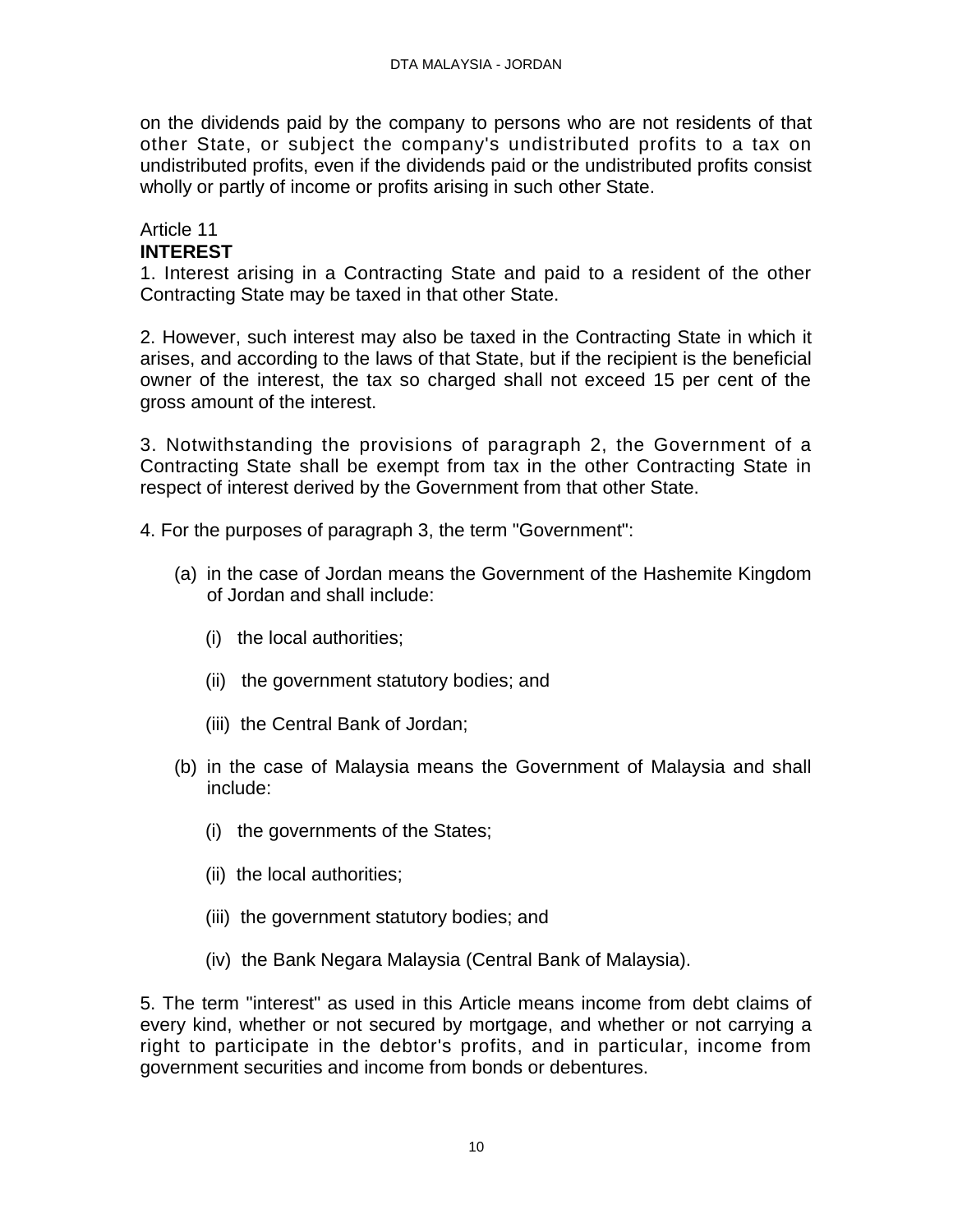6. The provisions of paragraphs 1 and 2 shall not apply if the beneficial owner of the interest, being a resident of a Contracting State carries on business in the other Contracting State in which the interest arises, through a permanent establishment situated therein, and the debt-claim in respect of which the interest is paid is effectively connected with such permanent establishment. In such a case, the provisions of Article 7 shall apply.

7. Interest shall be deemed to arise in a Contracting State when the payer is that State itself, a political subdivision, a local authority or a statutory body thereof, or a resident of that State. Where, however, the person paying the interest, whether he is a resident of a Contracting State or not, has in a Contracting State a permanent establishment in connection with which the indebtedness on which the interest is paid was incurred, and such interest is borne by such permanent establishment, then such interest shall be deemed to arise in the State in which the permanent establishment is situated.

8. Where, by reason of a special relationship between the payer and the beneficial owner or between both of them and some other person, the amount of the interest paid, having regard to the debt-claim for which it is paid, exceeds the amount which would have been agreed upon by the payer and the beneficial owner in the absence of such relationship, the provisions of this Article shall apply only to the last-mentioned amount. In such case, the excess part of the payments shall remain taxable according to the laws of each Contracting State, due regard being had to the other provisions of this Agreement.

## Article 12 **ROYALTIES**

1. Royalties arising in a Contracting State and paid to a resident of the other Contracting State may be taxed in that other State.

2. However, such royalties may also be taxed in the Contracting State in which they arise, and according to the laws of that State, but if the recipient is the beneficial owner of the royalties, the tax so charged shall not exceed 15 per cent of the gross amount of the royalties.

3. The term "royalties" as used in this Article means payments of any kind received as a consideration for:

(a) the use of, or the right to use, any patent, trade mark, design or model, plan, secret formula or process, or any copyright of scientific work, or for the use of, or the right to use, industrial, commercial, or scientific equipment, or for information concerning industrial, commercial or scientific experience;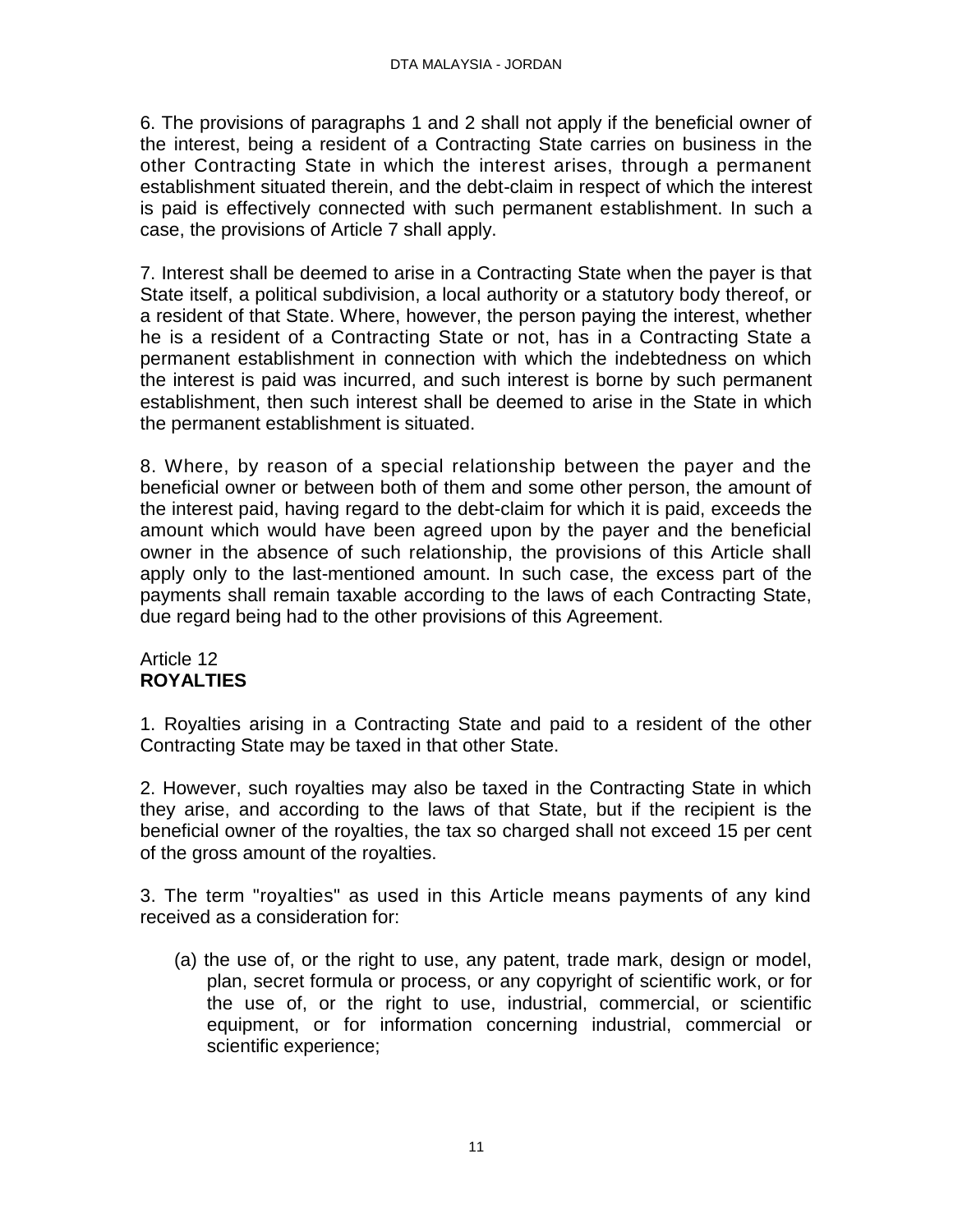(b) the use of, or the right to use, cinematograph films, or tapes for radio or television broadcasting, any copyright of literary or artistic work.

4. The provisions of paragraphs 1 and 2 shall not apply of the beneficial owner of the royalties, being a resident of a Contracting State, carries on business in the other Contracting State in which the royalties arise through a permanent establishment situated therein, and the right or property in respect of which the royalties are paid is effectively connected with such permanent establishment. In such a case, the provisions of Article 7 shall apply.

5. Royalties shall be deemed to arise in a Contracting State when the payer is that State itself, a political subdivision, a local authority or a statutory body thereof, or a resident of that State. Where, however, the person paying such royalties, whether he is a resident of a Contracting State or not, has in a Contracting State a permanent establishment in connection with which the obligation to pay the royalties was incurred, and such royalties are borne by such permanent establishment, then such royalties shall be deemed to arise in the State in which the permanent establishment is situated.

6. Where, by reason of a special relationship between the payer and the beneficial owner or between both of them and some other person, the amount of the royalties paid, having regard to the use, right or information for which they are paid, exceeds the amount which would have been agreed upon by the payer and the beneficial owner in the absence of such relationship, the provisions of this Article shall apply only to the last-mentioned amount. In such a case, the excess part of the payments shall remain taxable according to the laws of each Contracting State, due regard being had to the other provisions of this Agreement.

## Article 13 **TECHNICAL FEES**

1. Technical fees derived from one of the Contracting States by a resident of the other Contracting State who is the beneficial owner thereof and is subject to tax in that other State in respect thereof may be taxed in the first-mentioned Contracting State at a rate not exceeding 15 per cent of the gross amount of the technical fees.

2. The term "technical fees" as used in this Article means payments of any kind to any person, other than to an employee of the person making the payments, in consideration for any services of a technical, managerial or consultancy nature.

3. The provisions of paragraph (1) of this Article shall not apply if the beneficial owner of the technical fees, being a resident of a Contracting State, carries on business in the other Contracting State in which the technical fees arise through a permanent establishment situated therein, or performs in that other State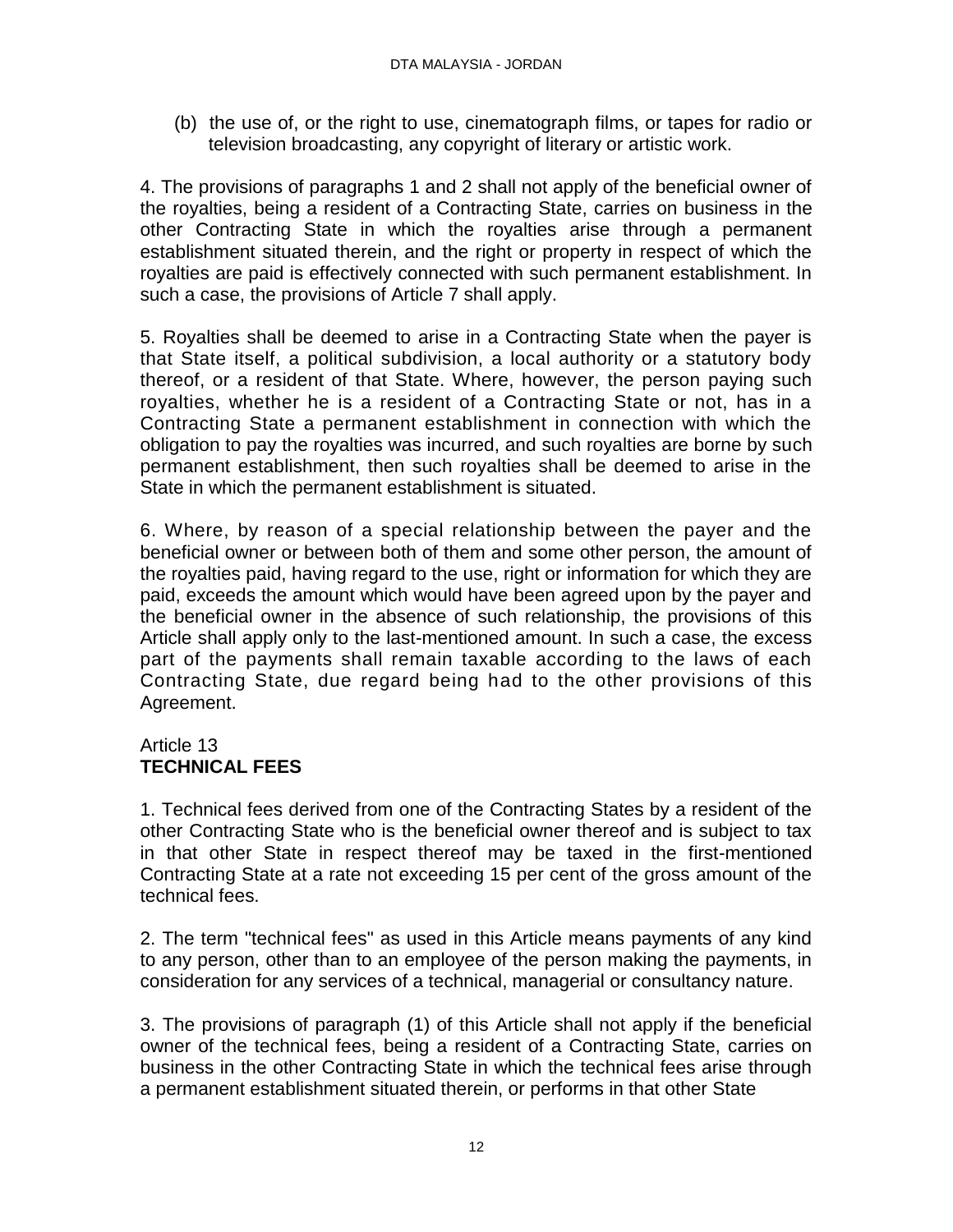independent personal services, and the technical fees are effectively connected with such permanent establishment or such services. In such case, the provisions of Article 7 or Article 15, as the case may be, shall apply.

4. Technical fees shall be deemed to arise in a Contracting State when the payer is that State itself, a political subdivision, a local authority or a statutory body thereof, or a resident of that State. Where, however, the person paying the technical fees, whether he is a resident of a Contracting State or not, has in a Contracting State a permanent establishment in connection with which the obligation to pay the technical fees was incurred, and such technical fees are borne by such permanent establishment, then such technical fees shall be deemed to arise in the Contracting State in which the permanent establishment is situated.

5. Where, by reason of a special relationship between the payer and the beneficial owner or between both of them and some other person, the amount of the technical fees paid exceeds, for whatever reason, the amount which would have been agreed upon by the payer and the beneficial owner in the absence of such relationship, the provisions of this Article shall apply only to the lastmentioned amount. In such case, the excess part of the payments shall remain taxable according to the law of each Contracting State, due regard being had to the other provisions of this Agreement.

## Article 14 **GAINS FROM THE ALIENATION OF PROPERTY**

1. Gains from the alienation of immovable property, as defined in paragraph 2 of Article 6, may be taxed in the Contracting State in which such property is situated.

2. Gains from the alienation of movable property forming part of the business property of a permanent establishment which an enterprise of a Contracting State has in the other Contracting State or of movable property available to a resident of a Contracting State in the other Contracting State for the purpose of performing professional services, including such gains from the alienation of such a permanent establishment (alone or together with the whole enterprise) may be taxed in that other State. However, gains from the alienation of ships or aircraft operated by an enterprise of a Contracting State in international traffic and movable property pertaining to the operation of such ships or aircraft shall be taxable only in the State of which the enterprise is a resident.

3. Gains from the alienation of any property or assets, other than those mentioned in paragraphs 1 and 2 of this Article, shall be taxable only in the Contracting State where the gains arise.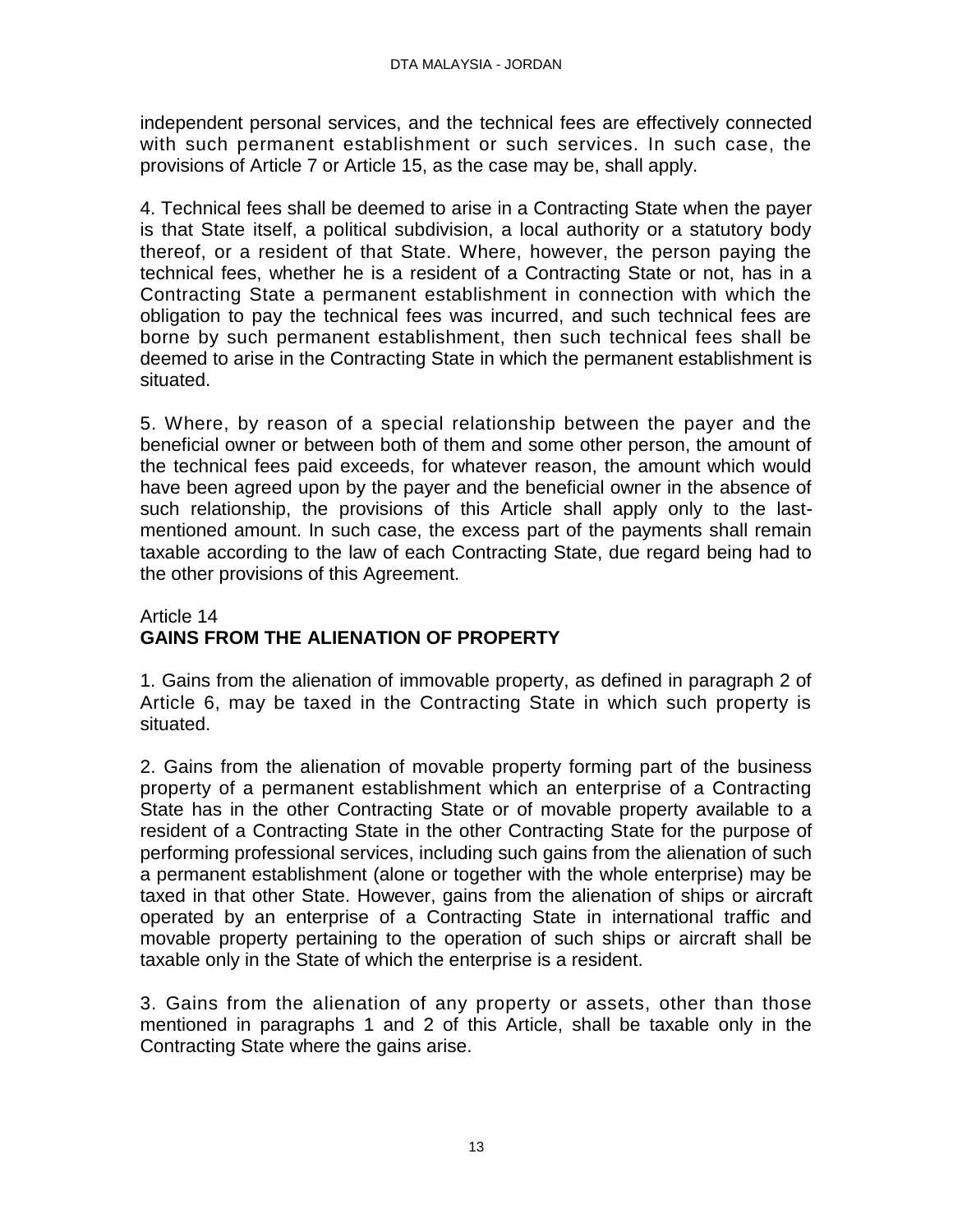#### Article 15 **INDEPENDENT PERSONAL SERVICES**

1. Income derived by a resident of a Contracting State in respect of professional services or other independent activities of a similar character shall be taxable only in that State. However, in the following circumstances such income may be taxed in the other Contracting State:

- (a) if his stay in the other State is for a period or periods amounting to or exceeding in the aggregate 183 days in the calendar year concerned; or
- (b) if the remuneration for his services in the other State is either derived from residents of that State or borne by a permanent establishment which a person who is not resident in that State has in that State and which, in either case exceeds 10,000 US dollars in the calendar year concerned, notwithstanding that his stay in that State is for a period or periods amounting to less than 183 days during that calendar year.

2. The term "professional services" includes especially independent scientific, literary, artistic, educational or teaching activities as well as the independent activities of physicians, lawyers, engineers, architects, dentists and accountants.

#### Article 16 **DEPENDENT PERSONAL SERVICES**

1. Subject to the provisions of Article 17, 19, 20 and 21, salaries, wages and other similar remuneration derived by a resident of a Contracting State in respect of an employment shall be taxable only in that State unless the employment is exercised in the other Contracting State. If the employment is so exercised, such remuneration as is derived therefrom may be taxed in that other State.

2. Notwithstanding the provisions of paragraph 1, remuneration derived by a resident of a Contracting State in respect of an employment exercised in the other Contracting State shall be taxable only in the first-mentioned State if:

- (a) the recipient is present in the other Contracting State for a period or periods not exceeding in the aggregate 183 days in the calendar year concerned; and
- (b) the remuneration is paid by, or on behalf of, an employer who is not a resident of the other State; and
- (c) the remuneration is not borne by a resident or a permanent establishment which the employer has in the other State.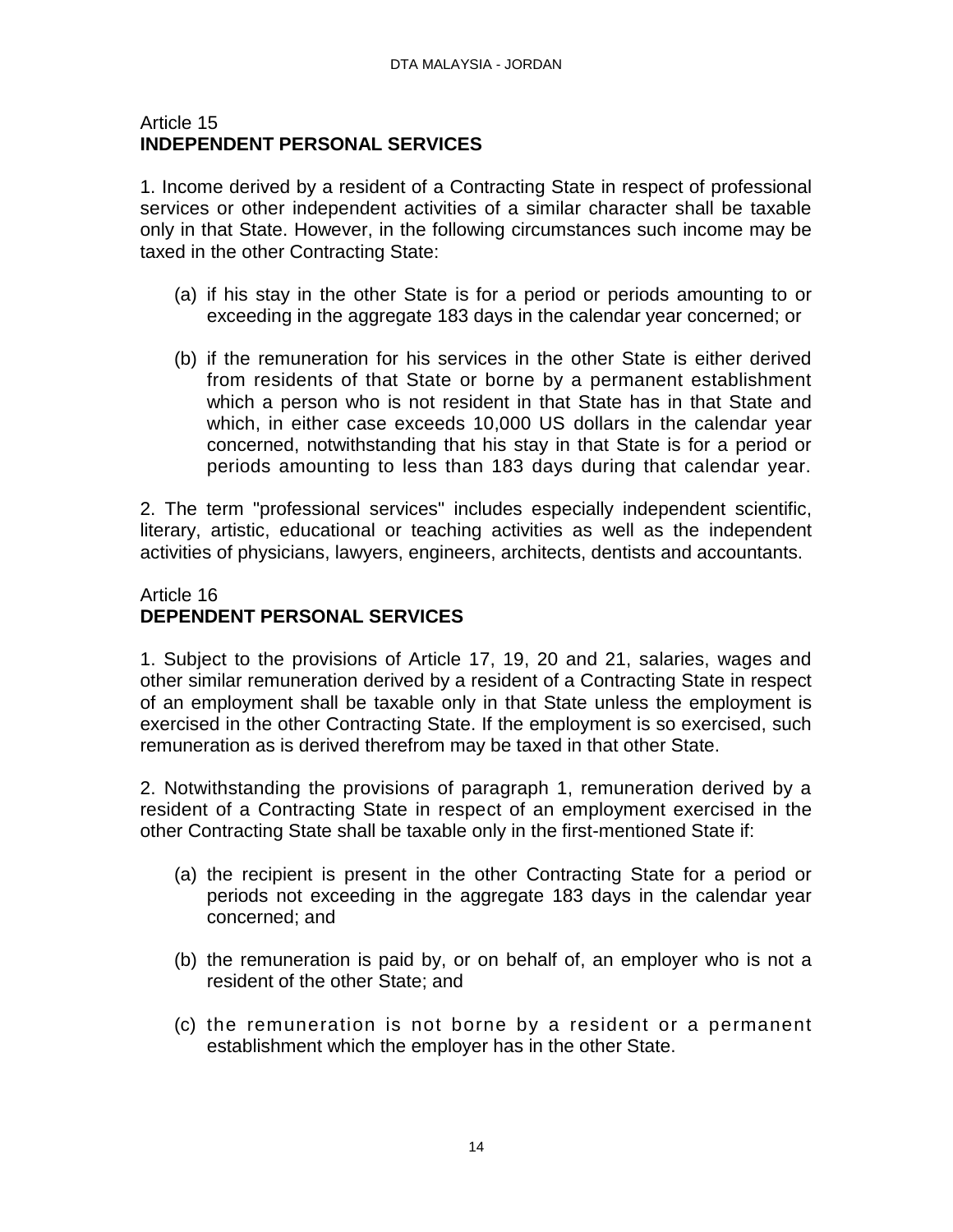3. Notwithstanding the preceding provisions of this Article, remuneration in respect of an employment exercised aboard a ship or aircraft operated in international traffic by an enterprise of a Contracting State shall be taxed in that State.

### Article 17 **DIRECTOR'S FEES**

Directors' fees and similar payments derived by a resident of a Contracting State in his capacity as a member of the board of directors of a company which is a resident of the other Contracting State, may be taxed in that other State.

### Article 18 **ARTISTES AND SPORTSMEN**

1. Notwithstanding the provisions of Articles 15 and 16 income derived by a resident of a Contracting State as an entertainer, such as a theatre, motion picture, radio or television artiste, or a musician, or as a sportsman, from his personal activities as such exercised in the other Contracting State, may be taxed in that other State.

2. Where income in respect of personal activities exercised by an entertainer or a sportsman in his capacity as such accrues not to the entertainer or sportsman himself but to another person, that income may, notwithstanding the provisions of Articles 7, 15 and 16, be taxed in the Contracting State in which the activities of the entertainer or a sportsman are exercised.

3. The provisions of paragraphs 1 and 2 shall not apply to remuneration or profits derived from activities exercised in a Contracting State if the visit to that State is directly or indirectly supported wholly or substantially from the public funds of the other Contracting State, a political subdivision, a local authority or a statutory body thereof.

#### Article 19 **PENSION AND ANNUITIES**

1. Subject to the provisions of paragraph 2 of Article 20, any pension and other similar remuneration for past employment or any annuity arising in a Contracting State and paid to a resident of the other Contracting State shall be taxable only in that other State.

2. The term "annuity" includes a stated sum payable periodically at stated times, during life or during a specified or ascertainable period of time, under an obligation to make the payments in return for adequate and full consideration in money or money's worth.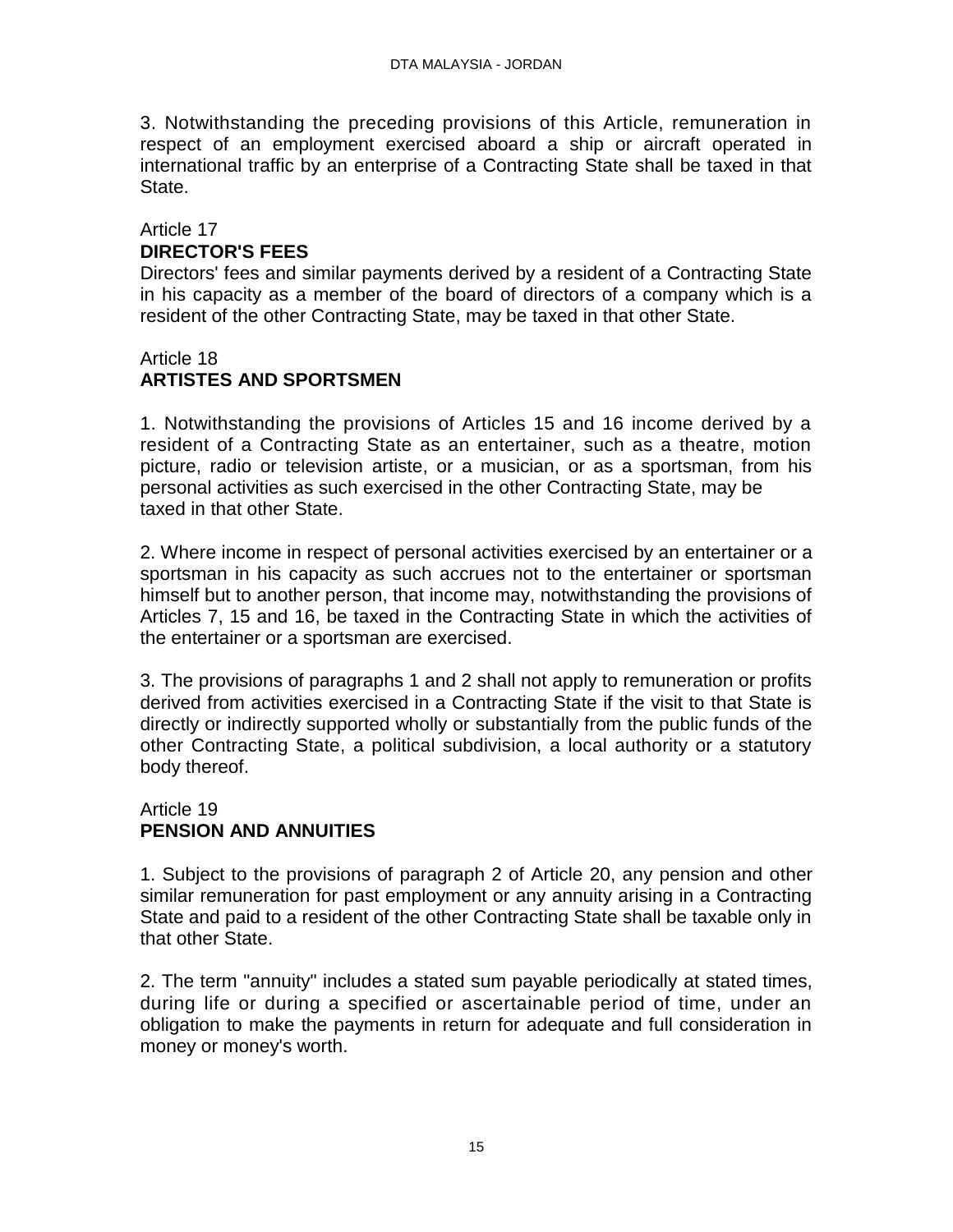#### Article 20 **GOVERNMENT SERVICE**

1. (a) Remuneration, other than a pension, paid by a Contracting State or a political subdivision or a local authority or a statutory body thereof to any individual in respect of services rendered to that State or political subdivision or a local authority or statutory body thereof shall be taxable only in that State.

(b) However, such remuneration shall be taxable only in the other Contracting State if the services are rendered in that other State and the recipient is a resident of that other State who:

- (i) is a national of that other State, or
- (ii) did not become a resident of that other State solely for the purposes of performing the services.

2. Any pension paid by, or out of funds created by, a Contracting State, a political subdivision or a local authority or a statutory body thereof to any individual in respect of services rendered to that State, political subdivision, local authority or statutory body thereof shall be taxable only in that State.

3. The provisions of Articles 16, 17 and 19 shall apply to remuneration or pensions in respect of services rendered in connection with any trade or business carried on by a Contracting State, a political subdivision or a local authority or a statutory body thereof.

#### Article 21 **STUDENTS AND TRAINEES**

1. An individual who is a resident of a Contracting State immediately before making a visit to the other Contracting State and is temporarily present in the other State solely:

- (a) as a student at a recognised university, college, school or other similar recognised educational institution in that other State;
- (b) as a business or technical apprentice;
- (c) as a recipient of a grant, allowance or award for the primary purpose of study, research or training from the government of either State or from a scientific, educational, religious or charitable organisation or under a technical assistance programme entered into by the Government of either State; shall be exempt from tax in that other State on: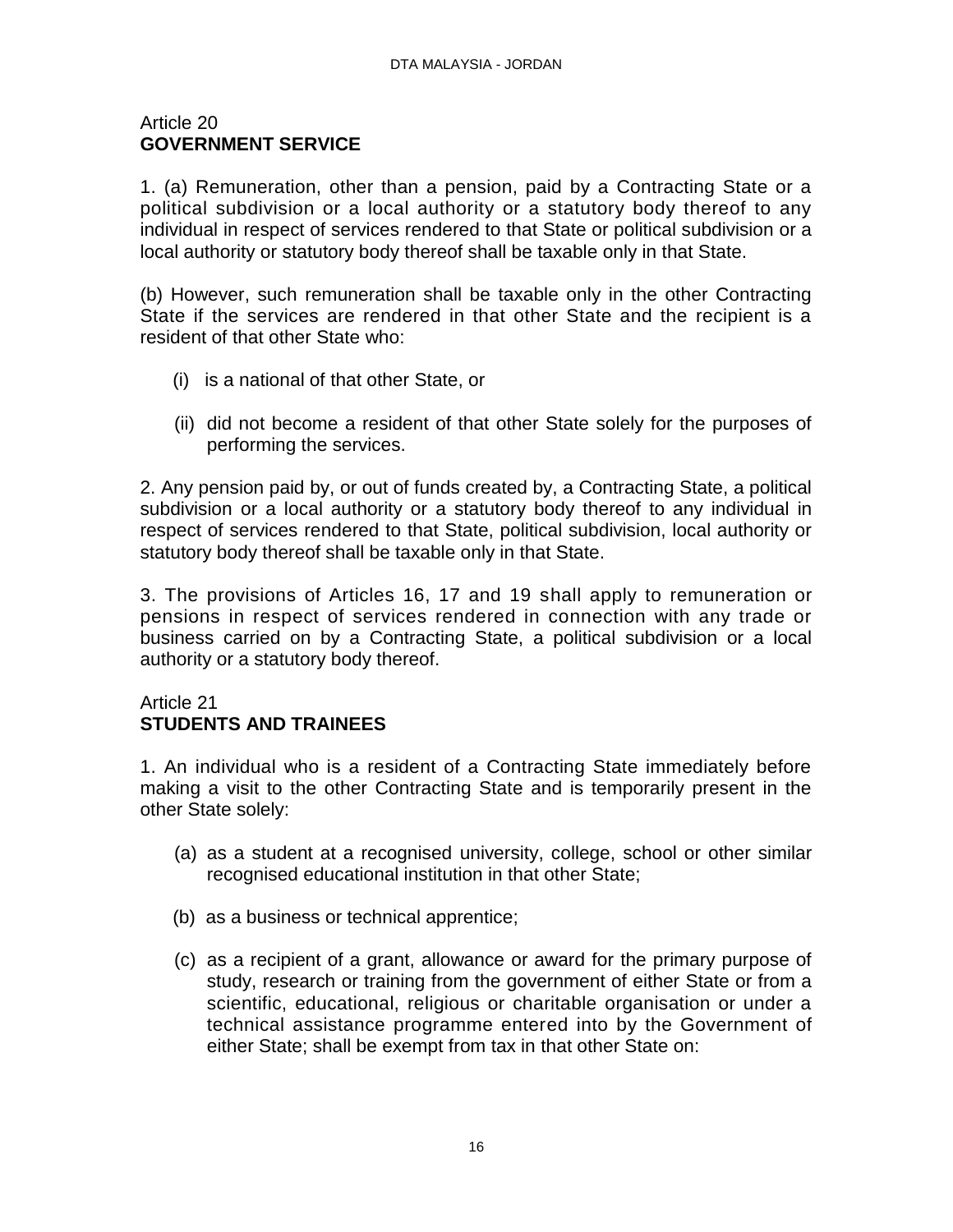- (i) all remittances from abroad for the purposes of his maintenance, education, study, research or training;
- (ii) the amount of such grant, allowance or award; and
- (iii) any remuneration not exceeding 2,000 US dollars per annum in respect of services in that other State provided the services are performed in connection with his study, research or training or are necessary for the purposes of his maintenance.

# Article 22

# **TEACHERS AND RESEARCHERS**

1. An individual who is a resident of a Contracting State immediately before making a visit to the other Contracting State, and who, at the invitation of a public university, college or other similar public educational institution, visits that other State for a period not exceeding two years solely for the purpose of teaching or research or both at such public educational institution shall be exempt from tax in that other State on any remuneration for such teaching or research which is subject to tax in the first-mentioned Contracting State.

2. This Article shall not apply to income from teaching or research if such teaching or research is undertaken not in the public interest but primarily for the private benefit of a specific person or persons.

## Article 23 **INCOME NOT EXPRESSLY MENTIONED**

Items of income of a resident of a Contracting State which are not expressly mentioned in the foregoing Articles of this Agreement shall be taxable only in that Contracting State.

## Article 24 **ELIMINATION OF DOUBLE TAXATION**

1. Subject to the laws of Jordan regarding the allowance as a credit against Jordanian tax of tax payable in any country other than Jordan, the Malaysian tax payable under the laws of Malaysia and in accordance with this Agreement by a resident of Jordan in respect of income derived from Malaysia shall be allowed as a credit against Jordanian tax payable in respect of that income. Where such income is a dividend paid by a company which is a resident of Malaysia to a company which is a resident of Jordan and which owns not less than 25 per cent of the voting shares of the company paying the dividend, the credit shall take into account Malaysian tax payable by that company in respect of its income out of which the dividend is paid. The credit shall not, however, exceed that part of the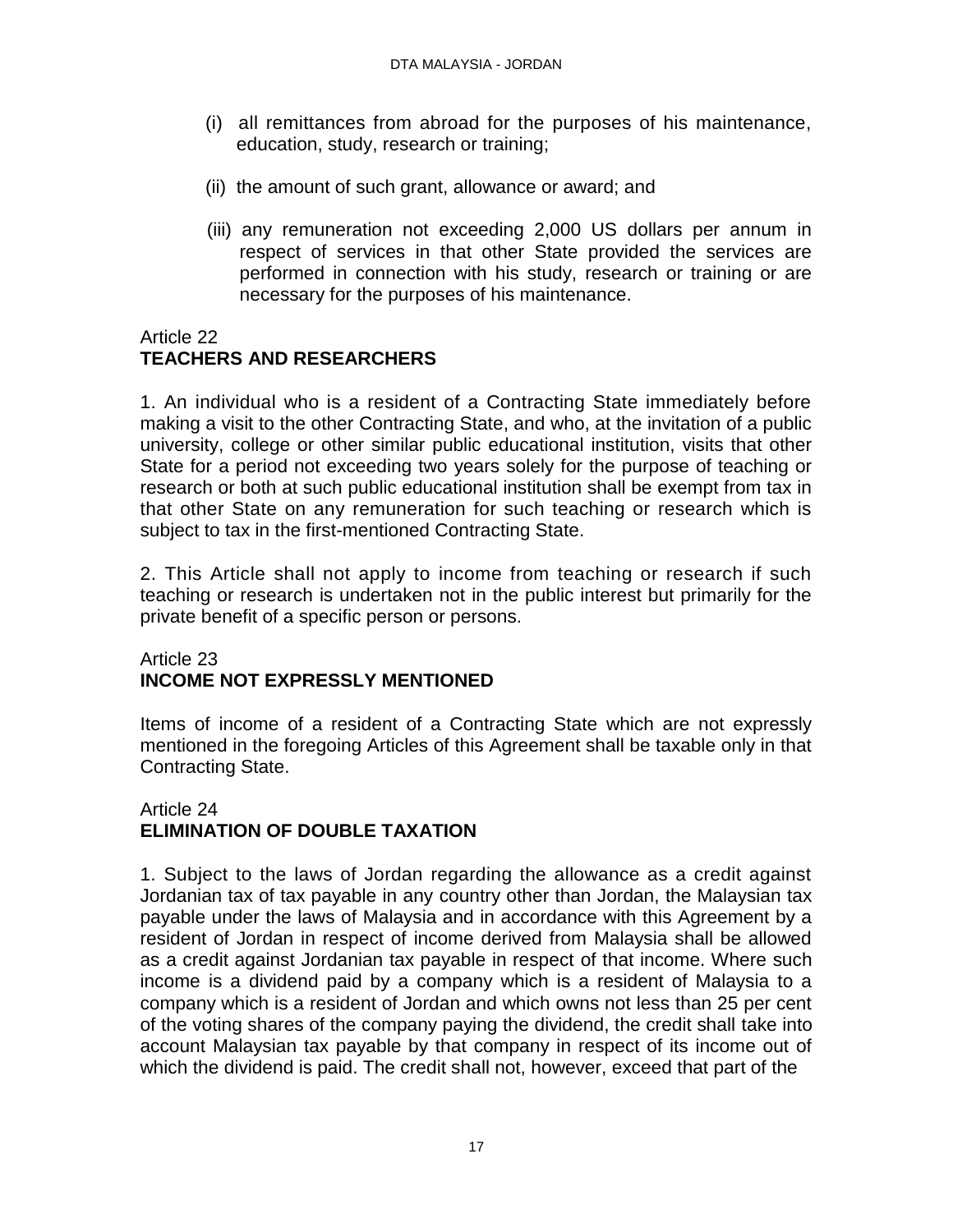Jordanian tax, as computed before the credit is given, which is appropriate to such item of income.

2. For the purposes of paragraph 1, the term "Malaysian tax payable" shall be deemed to include Malaysian tax which would, under the laws of Malaysia and in accordance with this Agreement, have been payable on any income derived from sources in Malaysia had the income not been taxed at a reduced rate or exempted from Malaysian tax in accordance with the provisions of this Agreement and the special incentives under the Malaysian laws for the promotion of economic development of Malaysia or any other provisions which may subsequently be introduced in Malaysia in modification of, or in addition to, those laws so far as they are agreed by the competent authorities of the Contracting States to be of a substantially similar character.

3. Subject to the laws of Malaysia regarding the allowance as a credit against Malaysian tax of tax payable in any country other than Malaysia, the Jordanian tax payable under the laws of Jordan and in accordance with this Agreement by a resident of Malaysia in respect of income derived from Jordan shall be allowed as a credit against Malaysian tax payable in respect of that income. Where such income is a dividend paid by a company which is a resident of Jordan to a company which is a resident of Malaysia and which owns not less than 25 per cent of the voting shares of the company paying the dividend, the credit shall take into account Jordanian tax payable by that company in respect of its income out of which the dividend is paid. The credit shall not, however, exceed that part of the Malaysian tax, as computed before the credit is given, which is appropriate to such item of income.

4. For the purposes of paragraph 3, the term "Jordanian tax payable" shall be deemed to include Jordanian tax which would, under the laws of Jordan and in accordance with this Agreement, have been payable on any income derived from sources in Jordan had the income not been taxed at a reduced rate or exempted from Jordanian tax in accordance with the provisions of this Agreement and the special incentives under the Jordanian laws for the promotion of economic development of Jordan or any other provisions which may subsequently be introduced in Jordan in modification of, or in addition to, those laws so far as they are agreed by the competent authorities of the Contracting States to be of a substantially similar character.

#### Article 25 **NON-DISCRIMINATION**

1. The nationals of a Contracting State shall not be subjected in the other Contracting State to any taxation or any requirement connected therewith which is other or more burdensome than the taxation and connected requirements to which nationals of that other State in the same circumstances are or may be subjected.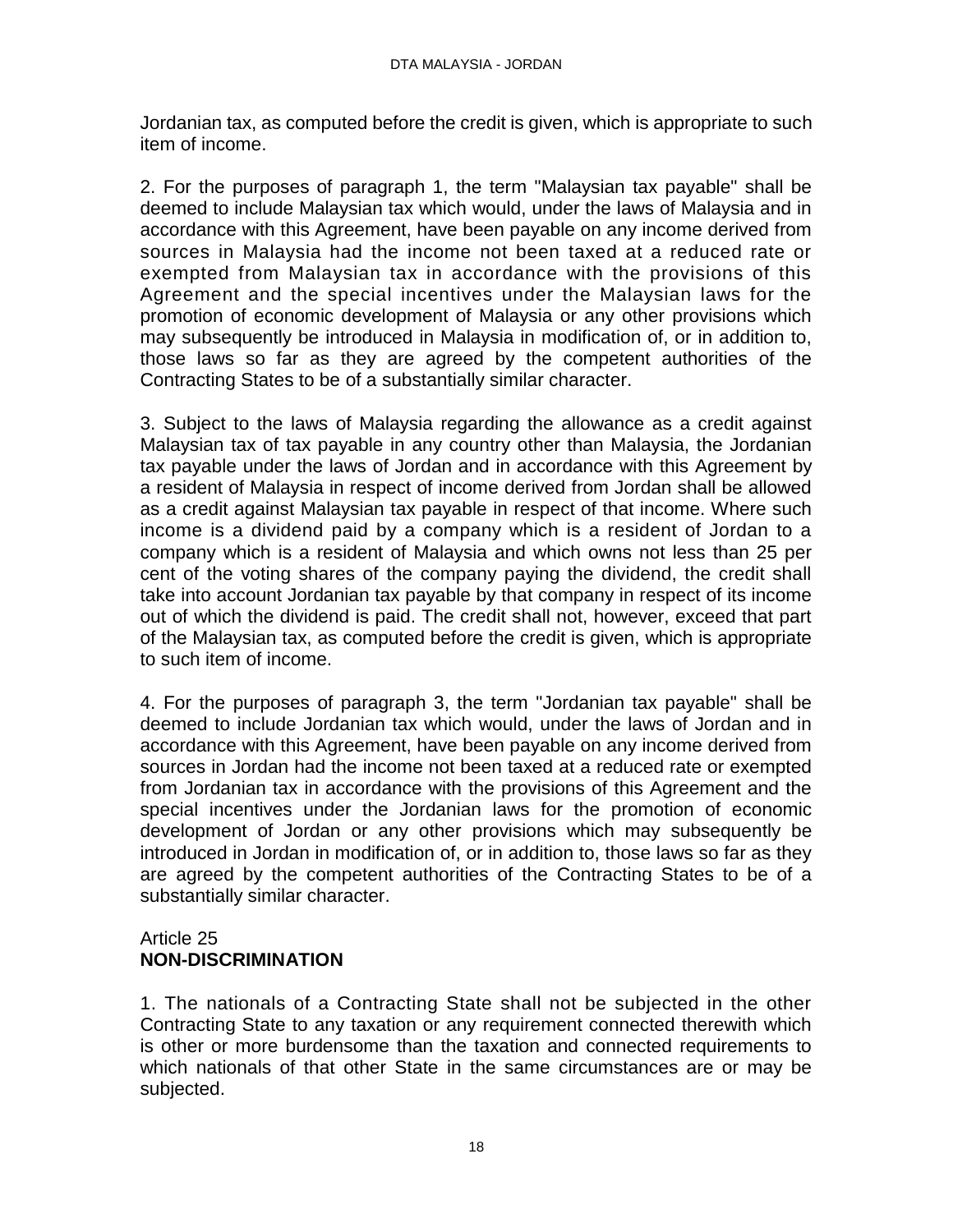2. The taxation on a permanent establishment which an enterprise of a Contracting State has in the other Contracting State shall not be less favourably levied in that other State than the taxation levied on enterprises of that other State carrying on the same activities.

3. Enterprises of a Contracting State, the capital of which is wholly or partly owned or controlled, directly or indirectly, by one or more residents of the other Contracting State, shall not be subjected in the first-mentioned State to any taxation or any requirement connected therewith which is other or more burdensome than the taxation and connected requirements to which other similar enterprises of that first-mentioned State are or may be subjected.

- 4. Nothing in this Article shall be construed as obliging:
	- (a) a Contracting State to grant to individuals who are resident of the other Contracting State any personal allowances, reliefs and reductions for tax purposes on account of civil status or family responsibilities which it grants to its own residents;
	- (b) a Contracting State to grant to nationals of the other Contracting State not resident in the first-mentioned State those personal allowance, reliefs and reductions for tax purposes which are by law available on the date of signature of this Agreement only to nationals of the first Contracting State who are not resident in that State.

5. Nothing in this Article shall be construed so as to prevent either Contracting State from limiting to its nationals the enjoyment of tax incentives designed to promote economic development in that State.

6. In this Article, the term "taxation" means taxes to which this Agreement applies.

#### Article 26 **MUTUAL AGREEMENT PROCEDURE**

1. Where a resident of a Contracting State considers that the actions of one or both of the Contracting States result or will result for him in taxation not in accordance with this Agreement, he may, notwithstanding the remedies provided by the taxation laws of those States, present his case to the competent authority of the State of which he is a resident or, if his case comes under paragraph 1 of Article 25, to that of the State of which he is a national. The case must be presented within three years from the first notification of the action resulting in taxation not in accordance with the provisions of the Agreement.

2. The competent authority shall endeavour, if the objection appears to it to be justified and if it is not itself able to arrive at an appropriate solution, to resolve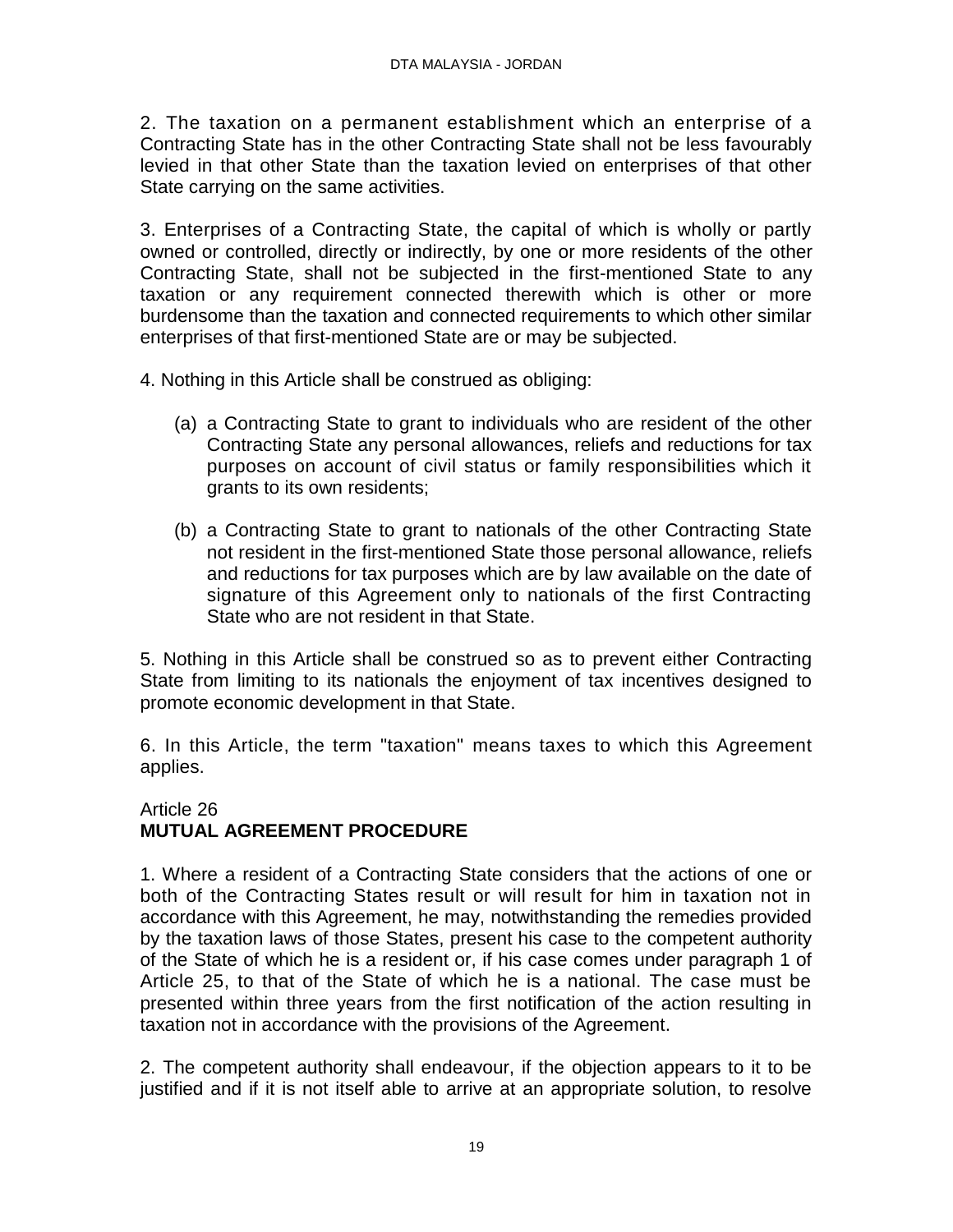the case by mutual agreement with the competent authority of the other Contracting State, with a view to the avoidance of taxation which is not in accordance with the Agreement.

3. The competent authorities of the Contracting States shall endeavour to resolve by mutual Agreement any difficulties or doubts arising as to the interpretation or application of the Agreement. They may also consult together for the elimination of double taxation in cases not provided for in the Agreement.

4. The competent authorities of the Contracting States may communicate with each other directly for the purposes of reaching an agreement in the preceding paragraphs.

## Article 27 **EXCHANGE OF INFORMATION**

1. The competent authorities of the Contracting States shall exchange such information as is necessary for carrying out the provisions of this Agreement or for the prevention or detection of evasion or avoidance of taxes covered by this Agreement. Any information so exchanged shall be treated as secret and shall be disclosed only to persons or authorities (including a court or reviewing authority) concerned with the assessment, collection, enforcement or prosecution in respect of, or the determination of appeals in relation to, the taxes which are the subject of the Agreement.

2. In no case shall the provisions of paragraph 1 be construed so as to impose on a Contracting State the obligation:

- (a) to carry out administrative measures at variance with the laws or the administrative practice of that or of the other Contracting State;
- (b) to supply particulars which are not obtainable under the laws or in the normal course of the administration of that or of the other Contracting State;
- (c) to supply information which would disclose any trade, business, industrial, commercial or professional secret or trade process, or information the disclosure of which would be contrary to public policy.

## Article 28 **DIPLOMATIC AGENTS AND CONSULAR OFFICERS**

Nothing in this Agreement shall affect the fiscal privileges of diplomatic or consular officers under the general rules of international law or under the provisions of special agreements.